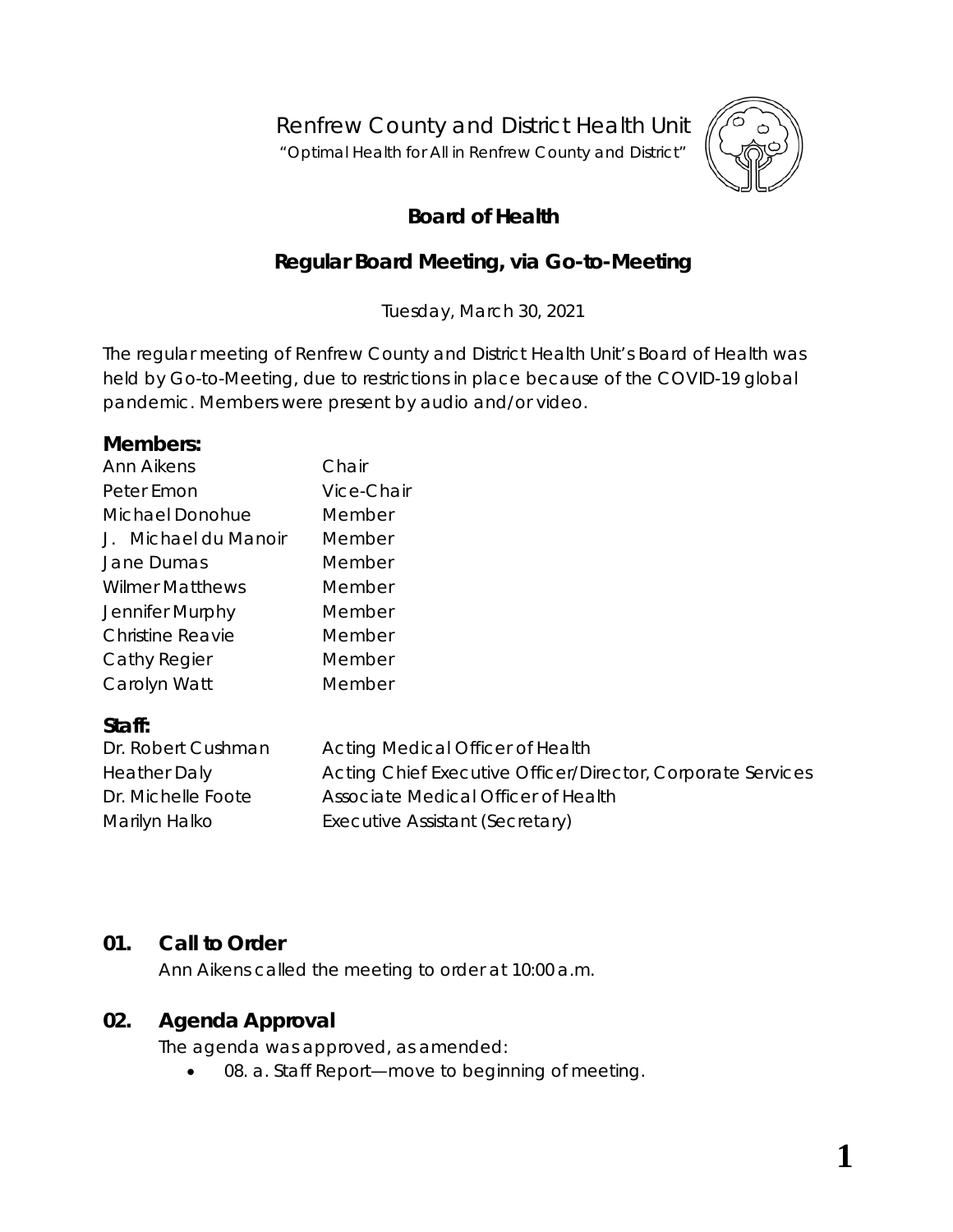## **Resolution: # 1 BoH 2021-Mar-30**

A motion by P. Emon; seconded by C. Watt; be it resolved that the Board approve the agenda, as amended.

Carried

#### **03. Declarations of Conflict of Interest** There were no declarations of conflict of interest.

## **04. Delegations**

There were no delegations.

## **05. Minutes of Previous Meetings (Approval)**

a. Regular Board Meeting Minutes 2021-Feb-23 The meeting minutes for the Regular Board meeting held on Tuesday, February 23, 2021, via *GoToMeeting*, were approved, as presented.

## **Resolution: # 2 BoH 2021-Mar-30**

A motion by J. M. du Manoir; seconded by C. Reavie; be it resolved that the Board approve the meeting minutes from the Regular Board meeting held on Tuesday, February 23, 2021, as presented.

Carried

## **06. Business Arising**

a. Action List—Regular Board Meeting—2021-Feb-23 All items from the updated **Action List-2021-Feb-23 Regular Board Meeting** were completed or deferred to a later date.

The Chair verified, in consultation with W. Matthews, item *03. Review By-Law Signing Protocol—Appointment of Auditors* was reviewed then signed by the Acting Medical Officer of Health, Dr. Robert Cushman, and the Board Chair A. Aikens.

There was a request to the Resources Committee to provide a copy of item *04. Letter to Auditors*.

b. Letter to the Warden

Linked here is the March 2, 2021 [response letter f](https://www.rcdhu.com/wp-content/uploads/2021/04/06.-b.-Letter-to-Warden-Robinson-2021-Mar-02-1.pdf)rom Board Chair A. Aikens to Warden Debbie Robinson. The Board requested the Chair send the reply to the Warden as a follow-up to correspondence, dated January 27, 2021, from the County of Renfrew, directed to H. Daly.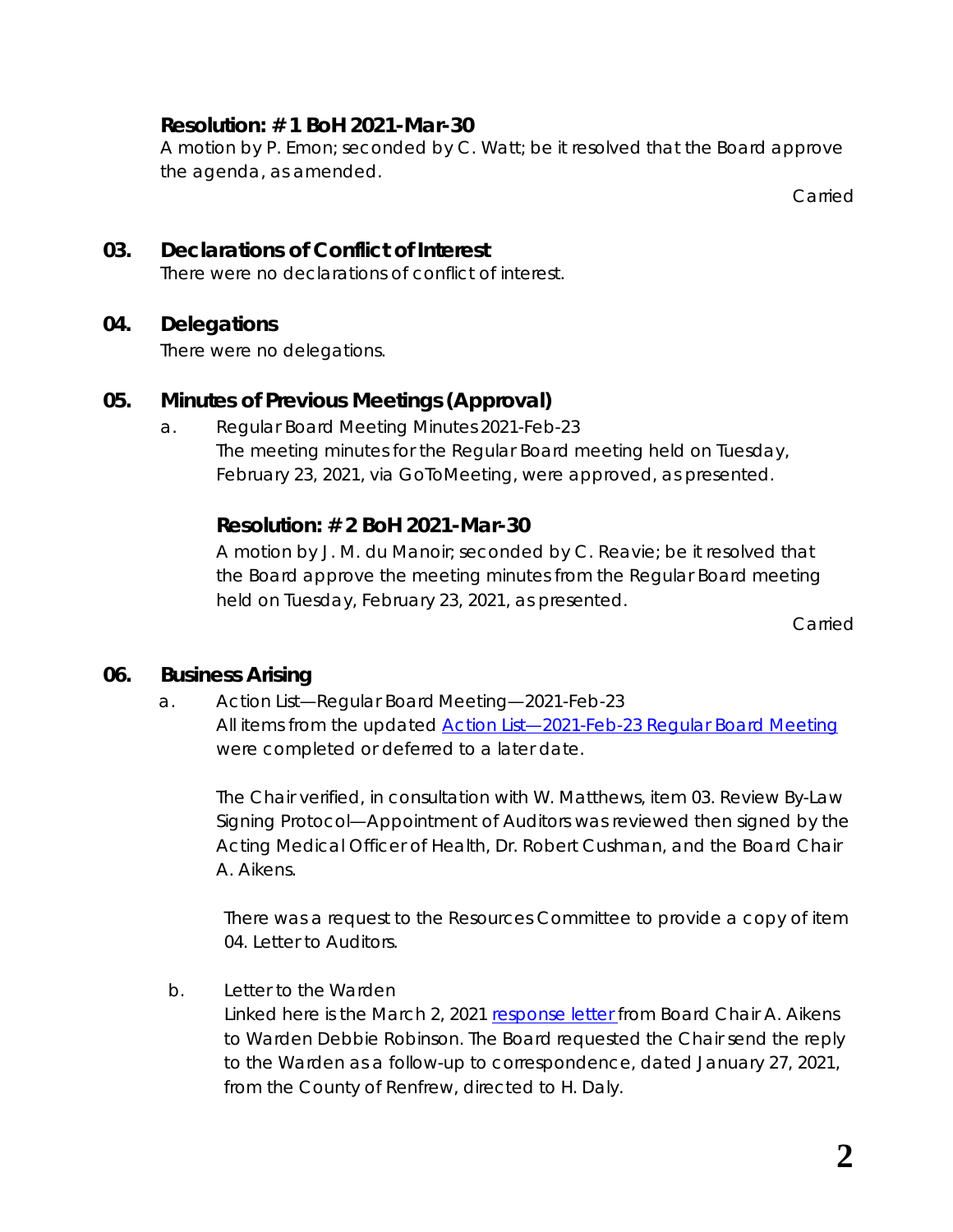# **07. Correspondence**

The Board received the following correspondence:

| Subject: |                                                                         | From:                                           | Action:                                                                                                                                                              |
|----------|-------------------------------------------------------------------------|-------------------------------------------------|----------------------------------------------------------------------------------------------------------------------------------------------------------------------|
| a.       | alPHa Annual General<br><b>Meeting Notice and</b><br>Package            | $\bullet$ alPHa                                 | Sent by email on<br>2021-Feb-22<br>Referred to the<br>Resources<br>Committee                                                                                         |
| b.       | <b>Paid Sick Days Reform</b><br>Letter                                  | • Simcoe Muskoka<br><b>District Health Unit</b> | Sent by email on<br>$\bullet$<br>2021-Mar-01<br>Referred to the<br><b>Action List Parking</b><br>Lot for the<br>Executive<br>Committee-<br>Determinants of<br>Health |
| C.       | <b>Mandatory Paid Sick</b><br>Leave in Ontario                          | • Windsor-Essex County<br><b>Health Unit</b>    | Sent by email on<br>2021-Mar-01<br>Referred to the<br><b>Action List Parking</b><br>Lot for the<br>Executive<br>Committee-<br>Determinants of<br>Health              |
| d.       | <b>Provincial Appointments</b>                                          | · Peterborough Public<br>Health                 | • Sent by email on<br>2021-Mar-03<br>Referred to the<br>Executive<br>Committee-then<br>to the Governance<br>Committee                                                |
| е.       | <b>CODE COMOH Student</b><br><b>Nutrition Program</b><br><b>Support</b> | • Peterborough Public<br>Health                 | Sent by email on<br>$\bullet$<br>2021-Mar-05<br>Referred to the<br><b>Action List Parking</b><br>Lot for the<br>Executive<br>Committee-                              |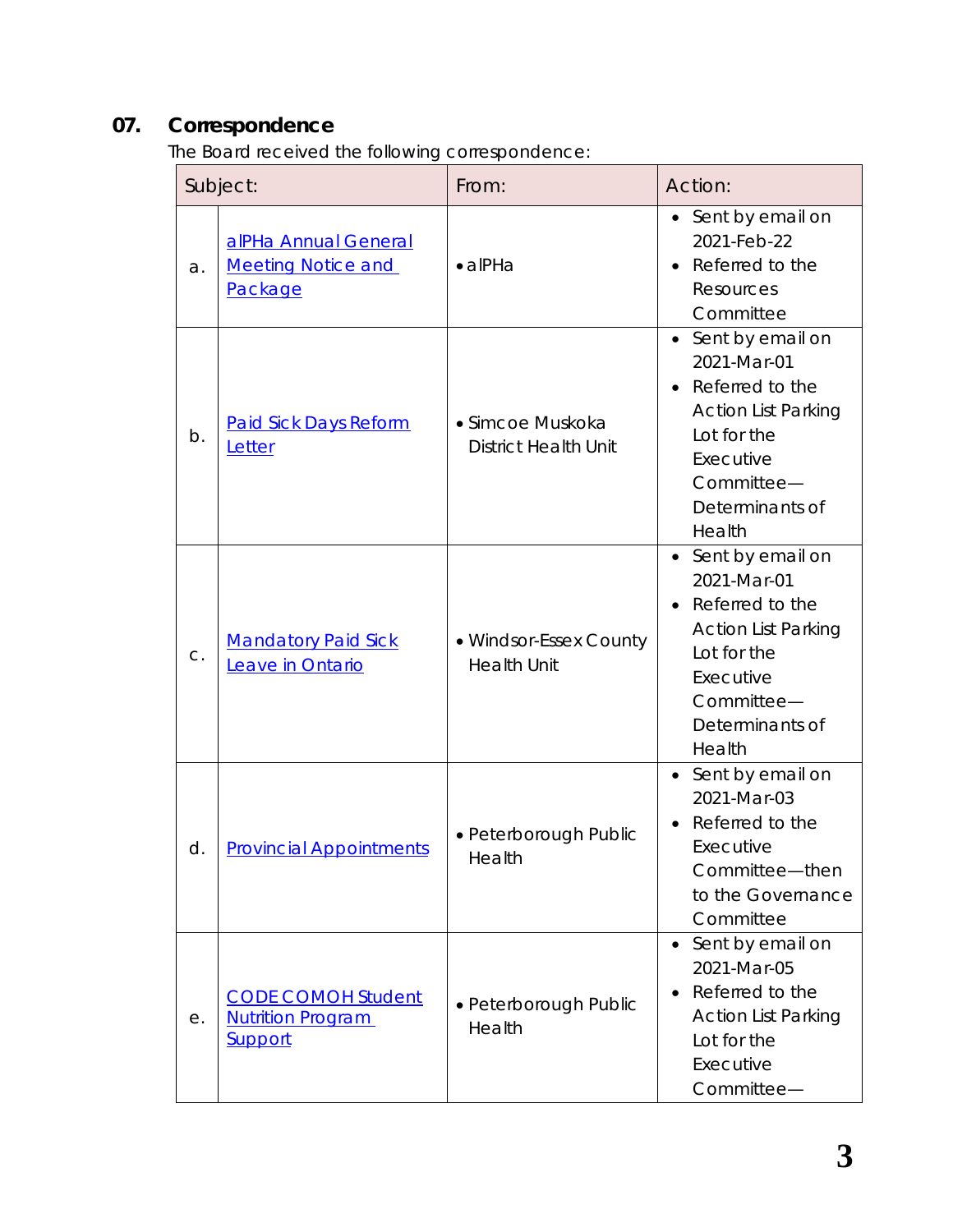|                              |                 | Determinants of<br>Health                                        |
|------------------------------|-----------------|------------------------------------------------------------------|
| alPHa Summary Budget<br>2021 | $\bullet$ alPHa | • Sent by email on<br>2021-Mar-25<br>Received as<br>information. |

## **08. Staff Reports**

- a. Report to the Board—Acting Medical Officer of Health Dr. Robert Cushman, Acting Medical Officer of Health, Renfrew County and District Health Unit, presented the *Report to the Board* that included the following documents:
	- [Renfrew County and District Health Unit March 30, 2021 COVID-19](https://www.rcdhu.com/wp-content/uploads/2021/11/Renfrew-County-and-District-Health-Unit-March-30-2021-COVID-19-Update.pdf)  [Update—](https://www.rcdhu.com/wp-content/uploads/2021/11/Renfrew-County-and-District-Health-Unit-March-30-2021-COVID-19-Update.pdf)PowerPoint presentation
	- Renfrew County and District Health Unit—COVID-19 Epidemiology [Update—](https://www.rcdhu.com/wp-content/uploads/2021/11/RCDHU-Epidemiology-Update-March-23-2021.pdf)March 23, 2021
	- COVID-19 Vaccine News Brief-Edition 5-Renfrew County and District COVID-19 Vaccine Communications Committee.

Dr. Cushman provided a verbal up-to-date to the Board with information on the surge of COVID-19 cases in Renfrew County and District, during the month of March.

Dr. Cushman and Dr. Foote answered questions and queries regarding items from the *Report*.

#### **Resolution: # 3 BoH 2021-Mar-30**

A motion by J. Dumas; seconded by C. Reavie; be it resolved that the Board accept the report to the Board from Dr. Robert Cushman, Acting Medical Officer of Health. Carried

As a follow-up to the anticipated move for Renfrew County and District (RCD) into a new colour zone on [Ontario's COVID-19 response framework,](https://www.ontario.ca/page/covid-19-response-framework-keeping-ontario-safe-and-open) Board Member J. Dumas will contact the OPP Killaloe detachment to see if the digital highway signs can be utilized for key messages. For example, "*You are entering a COVID-19 Red Zone.*"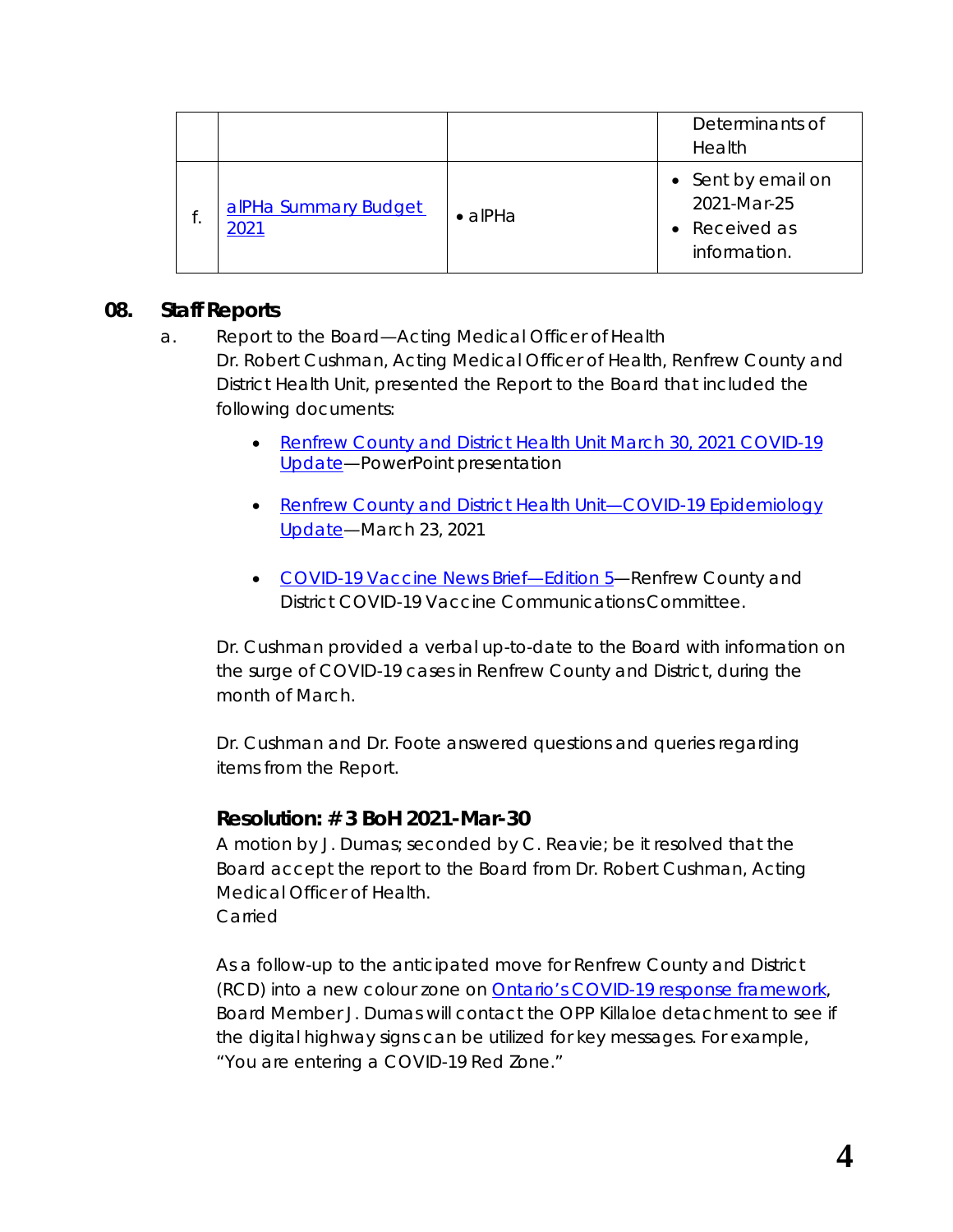## **09. Board Committee Reports**

#### a. Resources

J. M. du Manoir, Resources Committee Chair, presented the following two Reports to the Board for 2021-Mar-18 and 2021-Mar-23:

1. [Resources Committee Board Report with Briefing](https://www.rcdhu.com/wp-content/uploads/2021/04/09.-a.-i.-Resources-Committee-Board-Report-2021-Mar-18.pdf) Note—2021-Mar-18

## **Resolution: # 4 BoH 2021-Mar-30**

A motion by J. M. du Manoir; seconded by C. Watt; be it resolved that the Board accept the Resources Committee Board Report— 2021-Mar-18.

Carried

#### 2. [Resources Committee Board](https://www.rcdhu.com/wp-content/uploads/2021/04/09.-a.-ii.-Resources-Committee-Board-Report-2021-Mar-23.pdf) Report—2021-Mar-23

## **Resolution: # 5 BoH 2021-Mar-30**

A motion by W. Matthews; seconded by J. Murphy; be it resolved that the Board accept the Resources Committee Board Report— 2021-Mar-23.

Carried

H. Daly stepped the Board through the 2020 Q4 Report, line by line and answered questions and queries during the process.

Also, the Board reviewed the Public Health Funding and Accountability Agreement—2020-Dec-30. H. Daly, again, answered questions from the Board.

There was a call for a final report for the RCDHU Pembroke Office Relocation Project. This was referred to the April Resources Committee meeting.

## **10. By-Laws**

There were no by-laws.

## **11. New Business**

a. OIC—Carolyn Watt

Carolyn Watt was reappointed as a Member of the Board of Health for the Renfrew County and District Health Unit, for a period not exceeding one year, effective April 1, 2021.